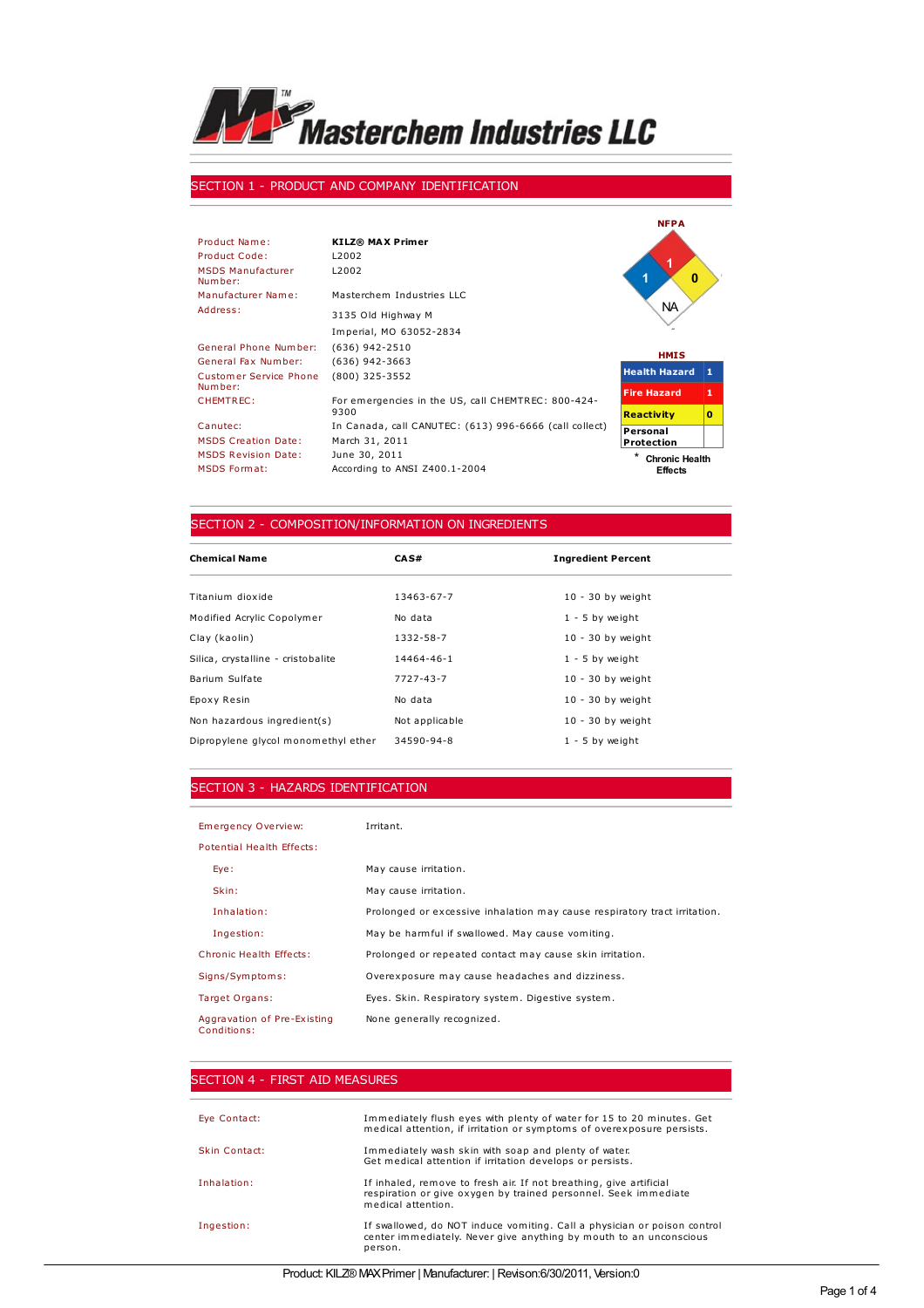Other First Aid:<br>
Due to possible aspiration into the lungs, DO NOT induce vomiting if<br>
ingested. Provide a glass of water to dilute the material in the<br>
stom ach. If vomiting occurs naturally, have the person lean forward

## SECTION 5 - FIRE FIGHTING MEASURES

| Flash Point:                                  | No Data                                                                                                                          |
|-----------------------------------------------|----------------------------------------------------------------------------------------------------------------------------------|
| Lower Flammable/Explosive<br>Limit:           | Not applicable.                                                                                                                  |
| <b>Upper Flammable/Explosive</b><br>$Lim$ it: | Not applicable.                                                                                                                  |
| Extinguishing Media:                          | Use alcohol resistant foam, carbon dioxide, dry chemical, or water fog<br>or spray when fighting fires involving this material.  |
| Protective Equipment:                         | As in any fire, wear Self-Contained Breathing Apparatus (SCBA),<br>MSHA/NIOSH (approved or equivalent) and full protective gear. |
|                                               |                                                                                                                                  |
| <b>NFPA Ratings:</b>                          |                                                                                                                                  |
| <b>NFPA Health:</b>                           | 1                                                                                                                                |
| NFPA Flammability:                            | 1                                                                                                                                |
| <b>NFPA Reactivity:</b>                       | 0                                                                                                                                |
| NFPA Other:                                   | <b>NA</b>                                                                                                                        |

### SECTION 6 - ACCIDENTAL RELEASE MEASURES

| <b>Personnel Precautions:</b>     | Use proper personal protective equipment as listed in section 8.                                                                                                                                                        |
|-----------------------------------|-------------------------------------------------------------------------------------------------------------------------------------------------------------------------------------------------------------------------|
| <b>Environmental Precautions:</b> | Avoid runoff into storm sewers, ditches, and waterways.                                                                                                                                                                 |
| Spill Cleanup Measures:           | Absorb spill with inert material (e.g., dry sand or earth), then place in a<br>chemical waste container. Provide ventilation. Clean up spills<br>immediately observing precautions in the protective equipment section. |

| SECTION 7 - HANDLING and STORAGE |                                                                                                                                                                                |  |
|----------------------------------|--------------------------------------------------------------------------------------------------------------------------------------------------------------------------------|--|
|                                  |                                                                                                                                                                                |  |
| Handling:                        | Use with adequate ventilation. Avoid breathing vapor and contact with<br>eyes, skin and clothing.                                                                              |  |
| Storage:                         | Store in a cool, dry, well ventilated area away from sources of heat,<br>combustible materials, and incompatible substances. Keep container<br>tightly closed when not in use. |  |
| Hygiene Practices:               | Wash thoroughly after handling. Avoid contact with eyes and skin. Avoid<br>inhaling vapor or mist.                                                                             |  |

## SECTION 8 - EXPOSURE CONTROLS, PERSONAL PROTECTION - EXPOSURE GUIDELINES

| <b>Engineering Controls:</b>   | Use appropriate engineering control such as process enclosures, local<br>exhaust ventilation, or other engineering controls to control airborne<br>levels below recommended exposure limits. Good general ventilation<br>should be sufficient to control airborne levels. Where such systems are<br>not effective wear suitable personal protective equipment, which<br>performs satisfactorily and meets OSHA or other recognized standards.<br>Consult with local procedures for selection, training, inspection and<br>maintenance of the personal protective equipment. |
|--------------------------------|-----------------------------------------------------------------------------------------------------------------------------------------------------------------------------------------------------------------------------------------------------------------------------------------------------------------------------------------------------------------------------------------------------------------------------------------------------------------------------------------------------------------------------------------------------------------------------|
| Eye/Face Protection:           | Wear appropriate protective glasses or splash goggles as described by<br>29 CFR 1910.133, OSHA eye and face protection regulation, or the<br>European standard EN 166.                                                                                                                                                                                                                                                                                                                                                                                                      |
| Skin Protection Description:   | Chemical-resistant gloves and chemical goggles, face-shield and<br>synthetic apron or coveralls should be used to prevent contact with<br>eyes, skin or clothing.                                                                                                                                                                                                                                                                                                                                                                                                           |
| <b>Respiratory Protection:</b> | A NIOSH approved air-purifying respirator with an organic vapor<br>cartridge or canister may be permissible under certain circumstances<br>where airborne concentrations are expected to exceed exposure limits.<br>Protection provided by air purifying respirators is limited. Use a positive<br>pressure air supplied respirator if there is any potential for an<br>uncontrolled release, exposure levels are not known, or any other<br>circumstances where air purifying respirators may not provide adequate<br>protection.                                          |
| Other Protective:              | Facilities storing or utilizing this material should be equipped with an<br>eyewash facility and a safety shower.                                                                                                                                                                                                                                                                                                                                                                                                                                                           |
| <b>Titanium dioxide:</b>       |                                                                                                                                                                                                                                                                                                                                                                                                                                                                                                                                                                             |
| Guideline ACGIH:               | TLV-TWA: $10 \text{ mg/m}$ 3                                                                                                                                                                                                                                                                                                                                                                                                                                                                                                                                                |
| Guideline OSHA:                | OSHA-TWA: 15 mg/m3                                                                                                                                                                                                                                                                                                                                                                                                                                                                                                                                                          |
| Clay (kaolin):                 |                                                                                                                                                                                                                                                                                                                                                                                                                                                                                                                                                                             |
| Guideline ACGIH:               | TLV-TWA: 2 mg/m3 (Respirable)                                                                                                                                                                                                                                                                                                                                                                                                                                                                                                                                               |

Product: KILZ®MAXPrimer | Manufacturer: | Revison:6/30/2011, Version:0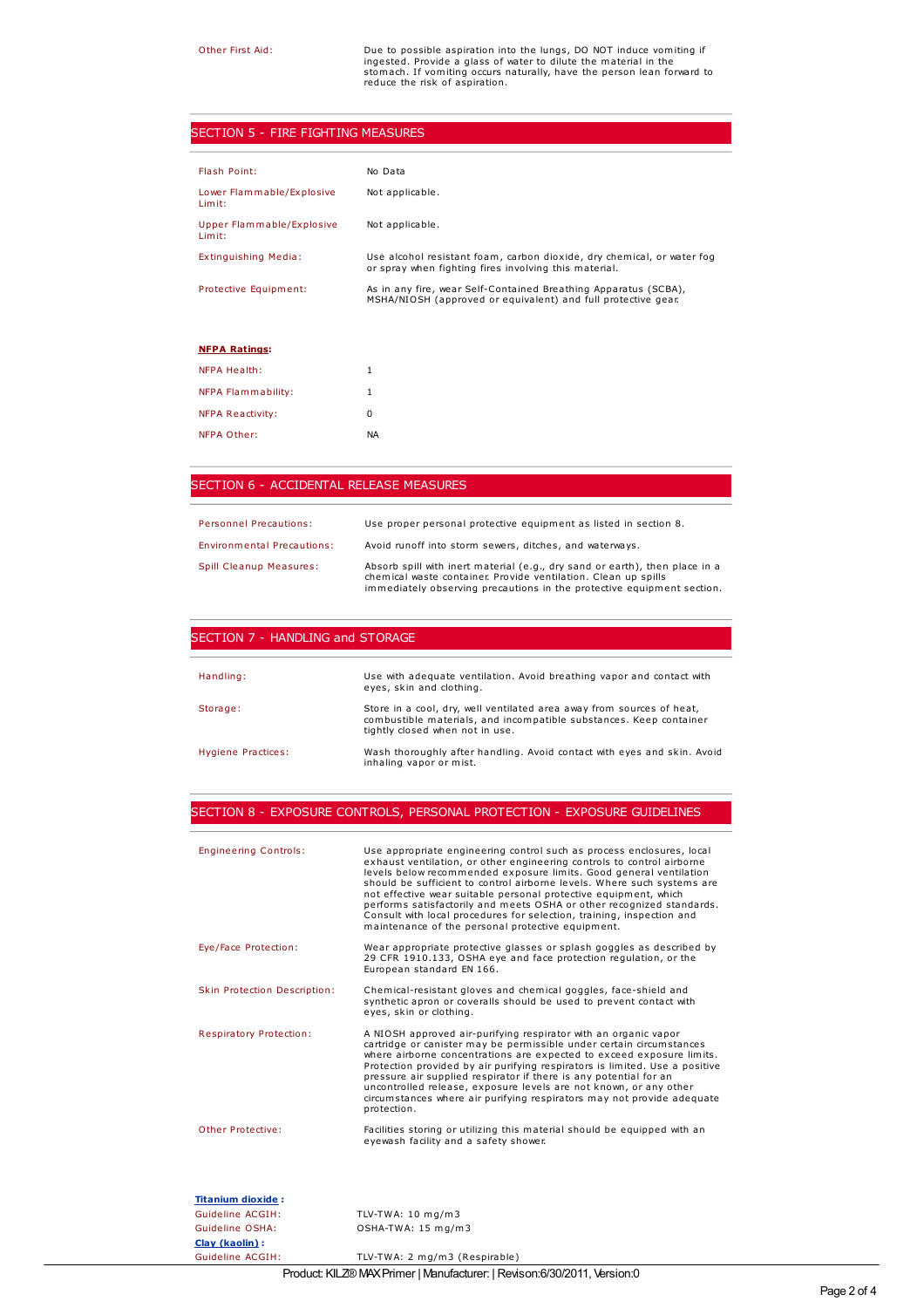| Guideline OSHA:                      | OSHA-TWA: 5 mg/m3 Respirable                                   |
|--------------------------------------|----------------------------------------------------------------|
| Silica, crystalline - cristobalite : |                                                                |
| Guideline ACGIH:                     | TLV-TWA: 0.05 mg/m3 (Respirable)                               |
| Guideline OSHA:                      | OSHA-TWA: One half the Quartz PEL [30 mg/m3]/ $\{%$ Sio2} + 2] |
| Dipropylene glycol monomethyl ether: |                                                                |
| Guideline ACGIH:                     | TLV-TWA: 100 ppm<br>TLV-STEL: 150 ppm                          |
| Guideline OSHA:                      | OSHA-TWA: 100 ppm<br>OSHA-STEL: 150 ppm                        |

## SECTION 9 - PHYSICAL and CHEMICAL PROPERTIES

| Physical State Appearance: | Liquid.                                                                          |
|----------------------------|----------------------------------------------------------------------------------|
| <b>Boiling Point:</b>      | No Data                                                                          |
| <b>Melting Point:</b>      | No Data                                                                          |
| Density:                   | $10 - 12$ Lbs./gal.                                                              |
| Vapor Density:             | Greater than $1$ (Air = 1).                                                      |
| Molecular Formula:         | Mixture                                                                          |
| Molecular Weight:          | Mixture                                                                          |
| Flash Point:               | No Data                                                                          |
| <b>VOC Content:</b>        | Material VOC: 30 gm/l (Includes Water)<br>Coating VOC.: 75 gm/l (Excludes Water) |

## SECTION 10 - STABILITY and REACTIVITY

| <b>Chemical Stability:</b> | Stable under normal temperatures and pressures.                                        |
|----------------------------|----------------------------------------------------------------------------------------|
| Hazardous Polymerization:  | Not reported.                                                                          |
| Conditions to Avoid:       | Heat, flames, incompatible materials, and freezing or temperatures<br>below 32 deg. F. |
| Incompatible Materials:    | Oxidizing agents. Strong acids and alkalis.                                            |

### SECTION 11 - TOXICOLOGICAL INFORMATION

| <b>Titanium dioxide:</b>             |                                                                                                                                                                                                                                                                                                 |
|--------------------------------------|-------------------------------------------------------------------------------------------------------------------------------------------------------------------------------------------------------------------------------------------------------------------------------------------------|
| <b>RTECS Number:</b>                 | XR2275000                                                                                                                                                                                                                                                                                       |
| Skin:                                | Administration onto the skin - Human Standard Draize test.: 300<br>ug/3D (Intermittent) (RTECS)                                                                                                                                                                                                 |
| Carcinogenicity:                     | IARC: Group 2B: Possibly carcinogenic to humans.                                                                                                                                                                                                                                                |
| Clay (kaolin):                       |                                                                                                                                                                                                                                                                                                 |
| <b>RTECS Number:</b>                 | GF1670500                                                                                                                                                                                                                                                                                       |
| Silica, crystalline - cristobalite : |                                                                                                                                                                                                                                                                                                 |
| <b>RTECS Number:</b>                 | VV7325000                                                                                                                                                                                                                                                                                       |
| Carcinogenicity:                     | IARC: Group 1: Carcinogenic to humans. NTP: Reasonably anticipated<br>to be a human carcinogen.                                                                                                                                                                                                 |
| Dipropylene glycol monomethyl ether: |                                                                                                                                                                                                                                                                                                 |
| <b>RTECS Number:</b>                 | JM1575000                                                                                                                                                                                                                                                                                       |
| Eye:                                 | Eye - Human Standard Draize test.: 8 mg<br>Eye - Rabbit Standard Draize test.: 500 mg/24H (RTECS)                                                                                                                                                                                               |
| Skin:                                | Administration onto the skin - Rabbit LD50: 10 mL/kg [Details of toxic<br>effects not reported other than lethal dose value]<br>Administration onto the skin - Rabbit Open irritation test: 500 mg<br>(RTECS)                                                                                   |
| Ingestion:                           | Oral - Rat LD50: 5400 uL/kg [Details of toxic effects not reported other<br>than lethal dose value]<br>Oral - LD50: 7500 mg/kg [Lungs, Thorax, or Respiration - Other<br>changesl<br>Oral - Rat LD50: 5.5 mL/kg [Details of toxic effects not reported other<br>than lethal dose value] (RTECS) |

## SECTION 12 - ECOLOGICAL INFORMATION

| Ecotoxicity:        | No ecotoxicity data was found for the product.       |
|---------------------|------------------------------------------------------|
| Environmental Fate: | No environmental information found for this product. |

# SECTION 13 - DISPOSAL CONSIDERATIONS

## Product: KILZ®MAXPrimer | Manufacturer: | Revison:6/30/2011, Version:0